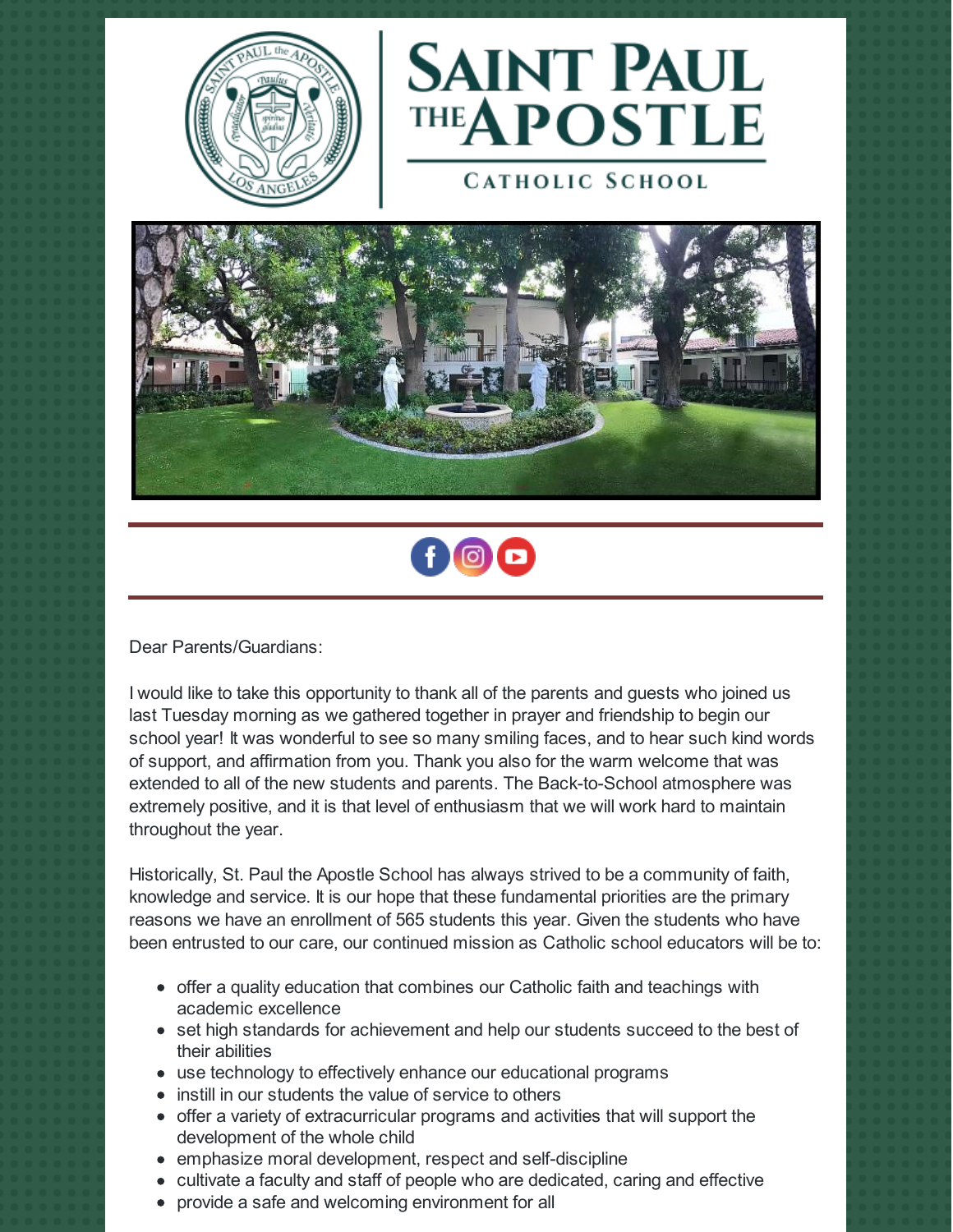One of the exceptional strengths of this school community is the vast amount of parent participation that we receive. The future depends on our children, and it is through the caring efforts of our "parent partners" that a strong foundation is being built here at St. Paul the Apostle School. We appreciate your dedication in helping us bring out the potential in each child, for helping us guide our students toward positive choices and behaviors, and for helping them gain the knowledge and skills needed to ultimately achieve their dreams. I am frequently amazed by the countless ways in which you so generously share your time, talents, and treasures with our school community. Without a doubt, you make a real difference in what happens here. May all that you consistently share with us come back to warm your hearts in a special way.

Thank you, parents, for being such a wonderful example of the Lord's goodness and love, and for being such a special part of what makes St. Paul the Apostle School one family in Christ. How blessed are we!

Peace and blessings,

Crystal A. Pinkofsky Principal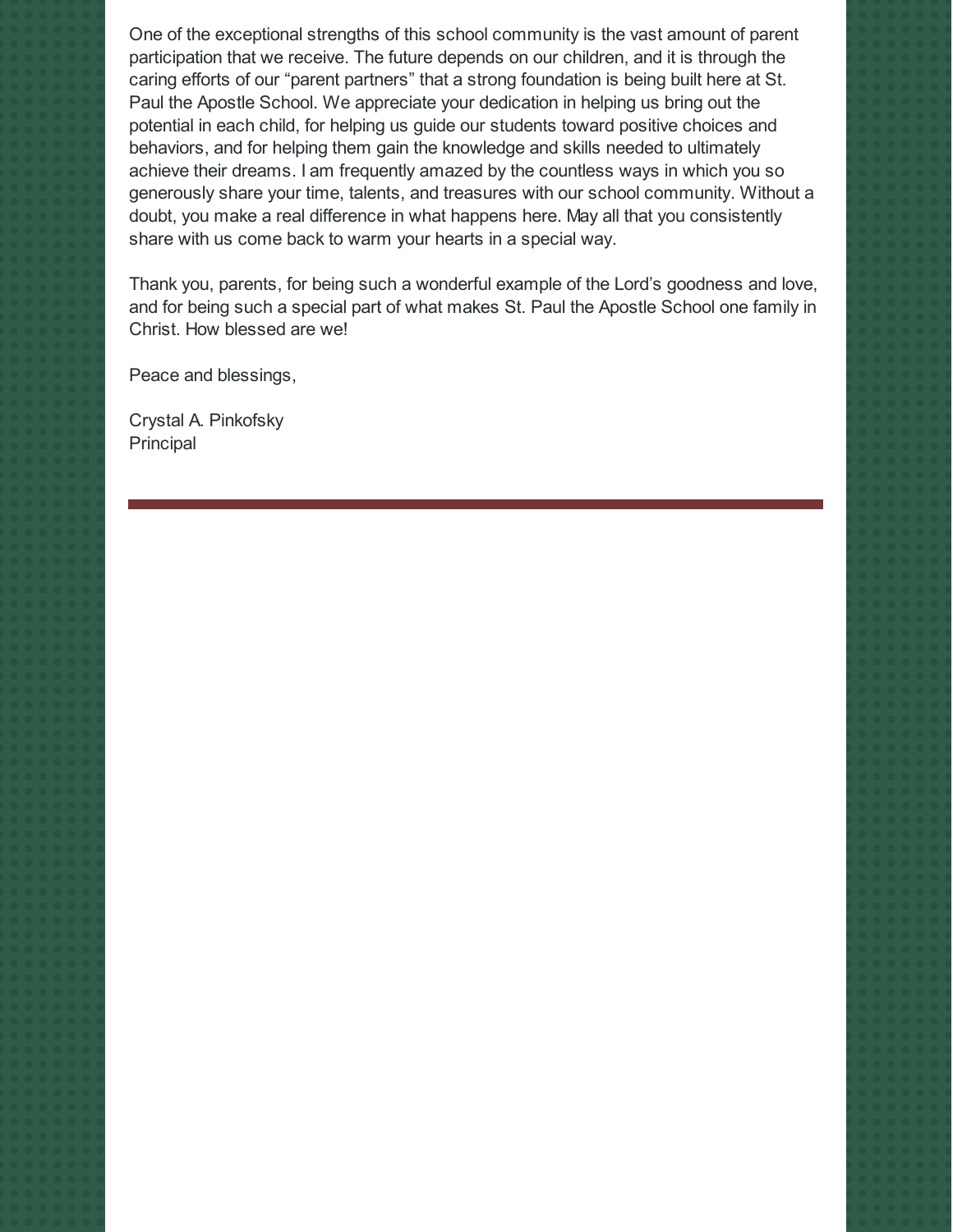| $\overline{2}$<br><b>SEP 2019, MON</b> | All day                                     | Labor Day - No School                                                                                           |
|----------------------------------------|---------------------------------------------|-----------------------------------------------------------------------------------------------------------------|
| 7<br>SEP 2019, SAT                     | $9am - 12pm$<br>$10am - 5pm$                | Virtus (3.0) - JCPC<br><b>Fingerprinting - MPR</b>                                                              |
| 8<br><b>SEP 2019, SUN</b>              | $1 - 3pm$<br>$3 - 4$ pm                     | Altar Server Training (New Servers) - CH<br>Altar Server Training (Refresher) - CH                              |
| 9<br><b>SEP 2019, MON</b>              | $8 - 10$ am                                 | <b>PWC Meeting - JACC</b>                                                                                       |
| 10<br><b>SEP 2019, TUE</b>             | All day                                     | School Picture Day - JCPC                                                                                       |
| 11<br>SEP 2019, WED                    | $8 - 10am$<br>$3 - 4pm$<br>$6:30 - 8:30$ pm | VIRTUS (1.5) - JCPC<br>Altar Server Training (refresher) - CH<br>Altar Server Training (new servers) - CH       |
| 12<br><b>SEP 2019, THU</b>             | All day<br>$3 - 5$ pm<br>$7 - 8pm$          | <b>STAR Window Closed</b><br>Altar Server Training (New Servers) - CH<br>Altar Server Training (refresher) - CH |
| 13<br>SEP 2019, FRI                    | $8:15 - 9:15$ am<br>$7 - 8pm$               | School Mass of the Holy Spirit - 8th Grade<br>Sandwich Builders - JCPC (8th Grade)                              |
| 15<br><b>SEP 2019, SUN</b>             | $9:30 - 10:30$ am                           | Mass - Catechetical Sunday "Stay with Us"                                                                       |
| 16<br>SEP 2019, MON                    | $7 - 9pm$                                   | <b>Back to School Night</b>                                                                                     |
| 18<br>SEP 2019, WED                    | $4:30 - 6$ pm                               | <b>School Board Meeting - JACC</b>                                                                              |

# **Important Notice**

#### **STAR TESTING BEGINS!**

The first round of STAR testing will begin THIS WEEK for all students in grades Kindergarten through 8. The primary reason for administering this standardized assessment is to gain access to pertinent information in reading and math that can be used to assist the administration and faculty in making sound educational decisions about student learning, teacher instruction, and curriculum development. The assessment results allow us to monitor our students' academic progress, and also helps us identify areas of achievement as well as areas of needed meaningful improvement within the curriculum. This is data that is continuously disaggregated and analyzed as learning outcomes are being measured. The teachers at St. Paul the Apostle School clearly understand that learning is a continuum, and not merely a set of discrete steps and achievement levels. Their main focus is student growth along the continuum.

It is my belief that too often many students who struggle are prescribed a modified curriculum when what they really need is modified instruction. Our commitment to our students inspires us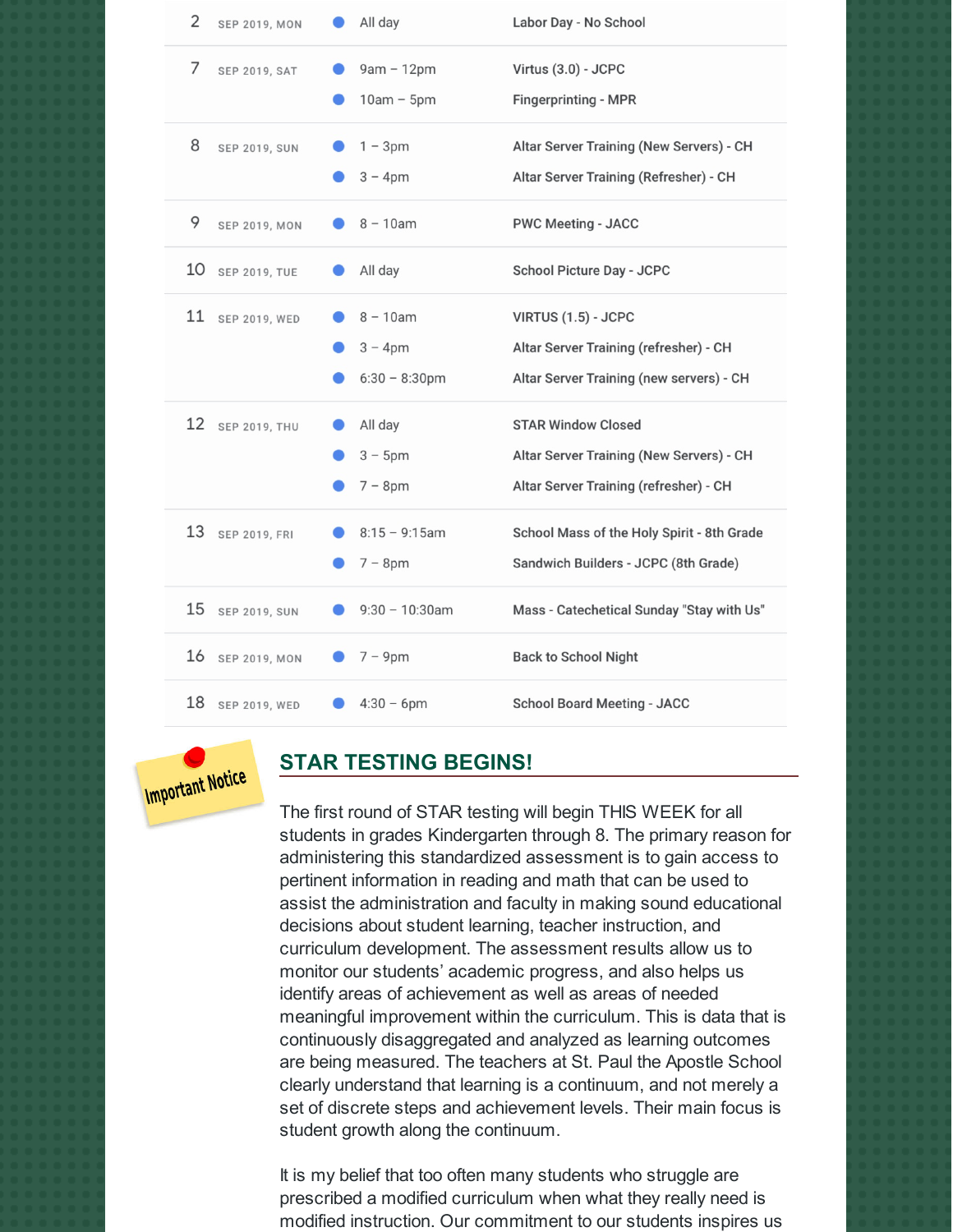to want to provide the most effective instruction possible. We know from experience that teachers evaluate academic progress by observing students in the classroom, assessing their daily classwork, grading their homework assignments and special projects, and administering pre- and post-unit tests. All of this information also helps a teacher determine how well a student is mastering grade level learning goals. Standardized tests are just another tool that provides us with "snapshot" of the skills and abilities of all our students.

Because the assessments are timed and administered in sequence, it is very important that our students are present every day and arrive at school on time. Students who miss a section of the test may not have the opportunity to take a make-up test at another time. It is equally important that students get plenty of sleep and eat a nutritious breakfast in the morning so they are alert and able to function at their best. We truly appreciate your understanding and cooperation regarding this important matter.



#### **SPA PICTURE DAY!**

Picture Day at SPA will be held on Tuesday, September 10 $^{\sf th}$ . Photographers from *Pictures with Class* will be on campus to photograph all students in DK through 8<sup>th</sup> grade. We will begin the photo sessions with our DK and kindergarten students, and proceed up the grade levels. Please make every effort to have your students here on time, and to not have any off-campus appointments that day. **Students MUST be in their regular school uniforms for pictures; PE uniforms and Festival attire may NOT be worn to school on Picture Day.**

Order forms will be sent home with the students soon. If you would like to order a picture package, please complete the form and indicate your method of payment. Students will give the order form directly to the photographer when their pictures are taken. Students who are not ordering a picture package will still be photographed for school records and the SPA yearbook. If you have any questions please call the school office at 310-474-1588.



#### **TECHNOLOGY AT SPA**

This year, we have a new addition to our student technology device inventory…Chromebooks! There is going to be a bit of a change in procedure this year to ensure every student assigned a Chromebook or iPad understands their responsibility and has the right tools to carry them around school and back and forth from home. Read this **carefully** as all students will be expected to comply with all of the school policies!

Every student will receive their device *after* the Handbook Form is signed and returned. The teachers will inform the Technology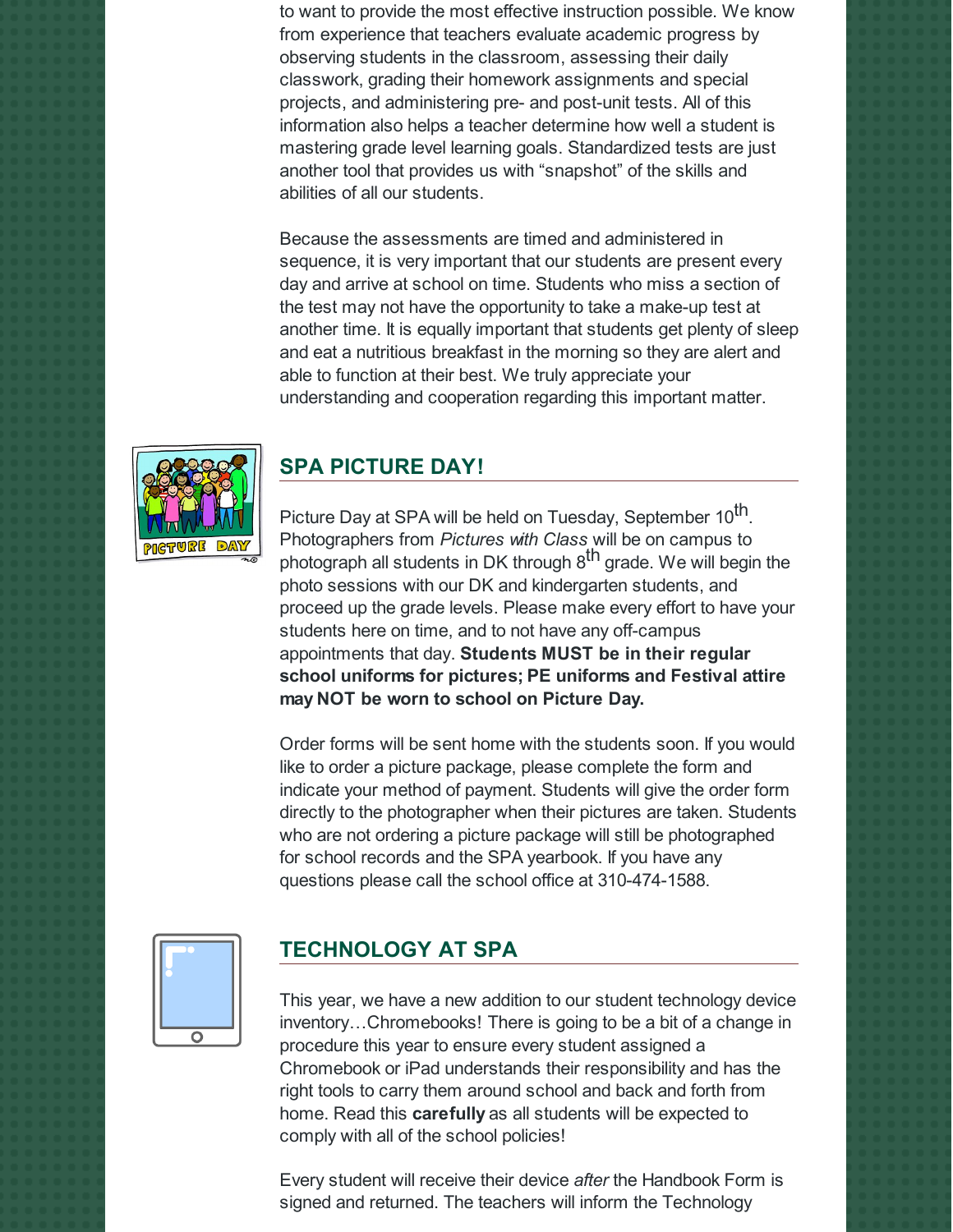Department when the class is ready to receive devices. Accordingly, the forms should be returned ASAP!

- Grades 5 & 6 will be receiving Chromebooks
- Grades 7 & 8 will be receiving iPads

Every student assigned a Chromebook is expected to have a carrying case at the time of pick-up! Here are a few options to consider for purchase before pick-up.

- Options: **<https://amzn.to/2Zj4J7E>**
- Please purchase one that will safely carry the device every single day.
- Shoulder strap is required!
- Any school-appropriate design is OK!
- Grades 5 & 6 are **required** to have a carrying case

Grades 7 & 8 **do not** need carrying cases for the iPads

After Labor Day, students in grades 5-8 can begin picking up their devices once all forms have been returned to the homeroom teacher.

Pick-up Location and Times:

- HLC Conference Room
- Before school
- During lunch
- After school

#### **NO OTHER TIMES WILL BE ACCEPTED TO PICK UP DEVICES**

Thank you for your continued cooperation in adhering to all SPA policies and protocols regarding school technology.



#### **TRAFFIC SAFETY REMINDERS**

In an effort to help traffic flow quickly and smoothly during morning drop-off, please note the following reminders that require your attention: There is no jaywalking in front of the school; please use the crosswalks. There is no parking on Selby Ave. during morning drop-off. Please allow yourself time to park if you are walking your child to class. As always, there is NEVER any PARKING in the RED ZONES. They are for emergency vehicles only. PARKING is NOT ALLOWED in front of any driveways (please respect our neighbors), or in the Mormon Church lot as that is reserved for FACULTY/STAFF ONLY. As always, we appreciate your complete compliance regarding these traffic policies.



### **STUDENT SAFETY**

All parents who volunteer to assist us with SPA student activities (i.e. coaching, chaperoning field trips, helping in the classrooms or library, etc.) MUST first attend the Virtus training and be fingerprinted as part of our safe environment directive from the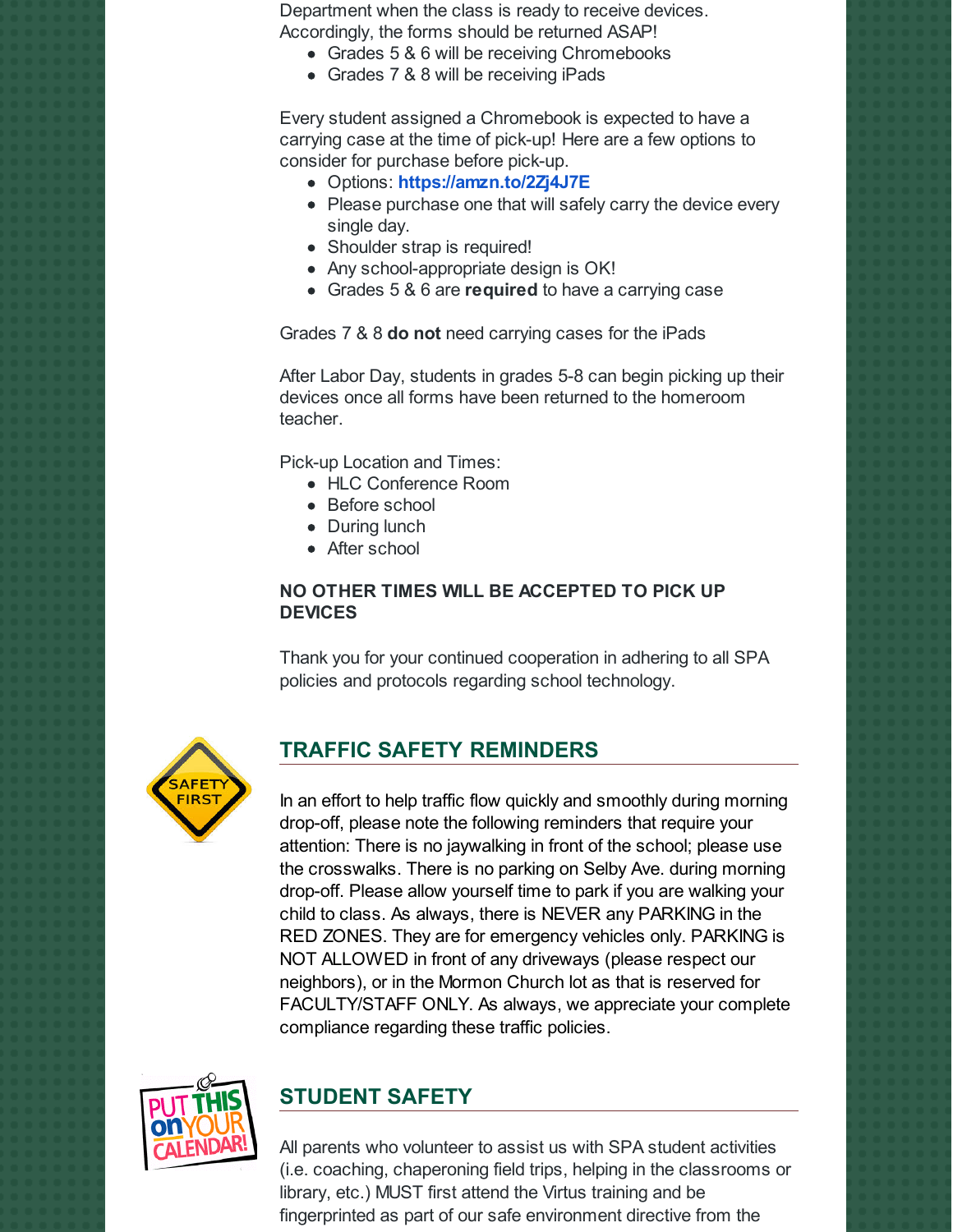ArchDiocese of Los Angeles. Please note the following two opportunities:

**Virtus Training at SPA:** The following session will be held at SPA. Please note that you must register online using this **[link](https://www.virtusonline.org/virtus/reg_list.cfm?theme=0)**. In the drop down menu to select your organization, look for the sessions listed as one of the "Los Angeles - Our Lady of the Angels..." organization. Please note that there will be **NO LATE ENTRY to the session once it has begun**. The session will be held in the JCPC.

**Virtus 3.0**: Protecting God's Children (Initial) September 7, 9:00 a.m.

**Fingerprinting at SPA**: You can sign-up through the church office by calling 310-474-1527 to make an appointment for Saturday, September 7, from 10:00 a.m. until 5:00 p.m. Please report to the Parish MPR approximately 10 minutes before your appointment time. Thank you for your compliance regarding this important policy.



#### **SPA PARISH NEWS**

In September, our parish will be transitioning our online giving from Authorize.net to PushPay. We chose this system because it also offers us an opportunity to connect with parishioners through an app. The Saint Paul the Apostle app will feature payment options, as well as event reminders, etc. Once this system is totally implemented, we believe it will be a great resource to connect the parish (church and school) community. Please take a minute to register your family with PushPay using the link Saint Paul Push Pay: **<https://pushpay.com/pay/spapostle>**. If you have any questions, please contact Vanessa Reyes Smith at **[vreyessmith@sp-apostle.org](mailto:vreyessmith@sp-apostle.org)**.



### **SPA CONFIRMATION REGISTRATION**

Registration for Year One and Year Two Confirmation students is now open. Please go the Saint Paul the Apostle **[website](http://www.sp-apostle.org/)** to register. The forms can be found by going to the *Teach + Worship* tab, then to *Teen Confirmation*. If you have any questions please contact Fr. Ryan Casey at 525-832-5154 or via email at **[rcasey@sp-apostle.org](mailto:rcasey@sp-apostle.org)**.

## **PWC NEWS CORNER!**

#### **TOGETHER WE ROCK!**

The 2019 Festival is getting ready to rock the weekend of October